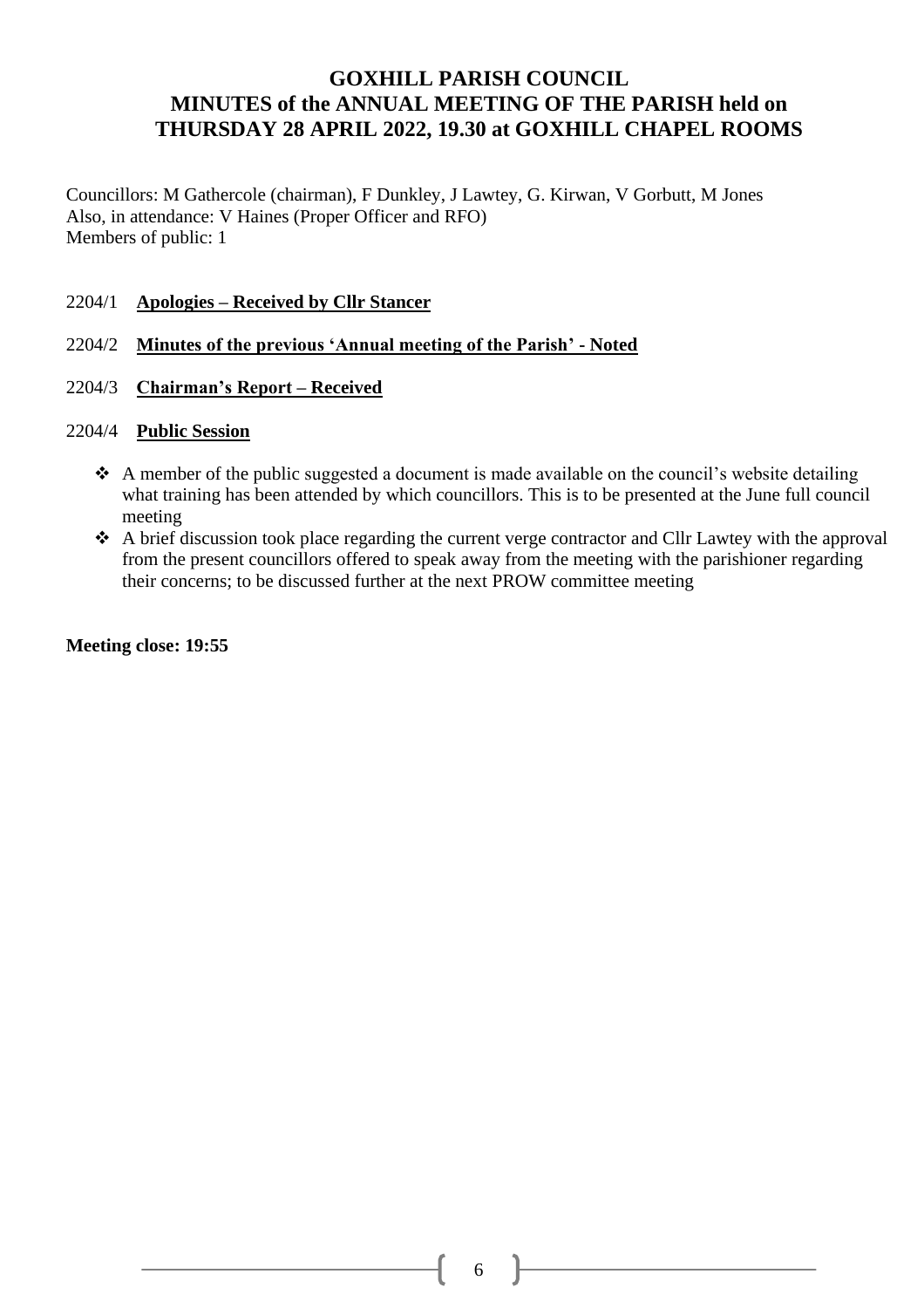## **Chairman's Report**

Ladies and Gentleman,

Goxhill Parish Council is a very active council with all members taking their roles seriously.

We have 11 councillors with our latest councillor joining us in late 2021. Cllr Mike Jones was duly elected by the parish electorate.

Mike brings a wealth of knowledge to the council and he too is very active and has fitted in well to council business.

The council year started in April 2021 and regrettably started off with a large council precept. This was fully explained to you the electorate and we as a council guaranteed the precept was a one off and the precept would reduce substantially for this financial year….

….and yes, in January of this year we set the budget at £77,183 a 41.2% reduction of 2021/2022.

With good financial management at our monthly meeting in a clear and concise way meeting the requirements of our auditor, we are in a sound financial standing.

Our councillors attend regular training courses, both in house from North Lincolnshire Council and also our association ERNNLCA. (East Riding and Northern Lincolnshire Councils Association)

In order to reduce the burden at full council meetings, we continue to organise committees in order for councillors to have a more hands on approach to matters to specific matters; these committees are:

- ➢ Playing Fields which includes allotments
- ➢ Parish Rooms
- ➢ Millennium Green
- ➢ Cemetery
- $\triangleright$  Public rights of way and verges

Each committee are expected to meet every three months where possible and then report to the full council. All decisions made are recorded in the minutes and are all available to be viewed via the council's website.

Many people comment on how lovely the village is and how well managed the grass verges are and public footpaths located through fields are

Our well stocked library and community open spaces, but these take funding and regrettably vandalism takes a hand to destroying your community.

As an example; youths decided to drive through Green Ramper, plough through the allotment gate and then demolish the playing field by doing wheelies, all very well, but that comes with a cost reaching up to £2000.

The green waste bin has been reset in its concrete base three times and finally last week it was set alight and finally destroyed.

The picnic benches, one has been vandalised at a cost of £150, the skatepark has been daubed with graffiti and cost upwards of £500 to repair. These costs fall onto you.

 $\begin{array}{|c|c|c|c|c|}\n\hline\n\text{ 7} & \text{ } \end{array}$